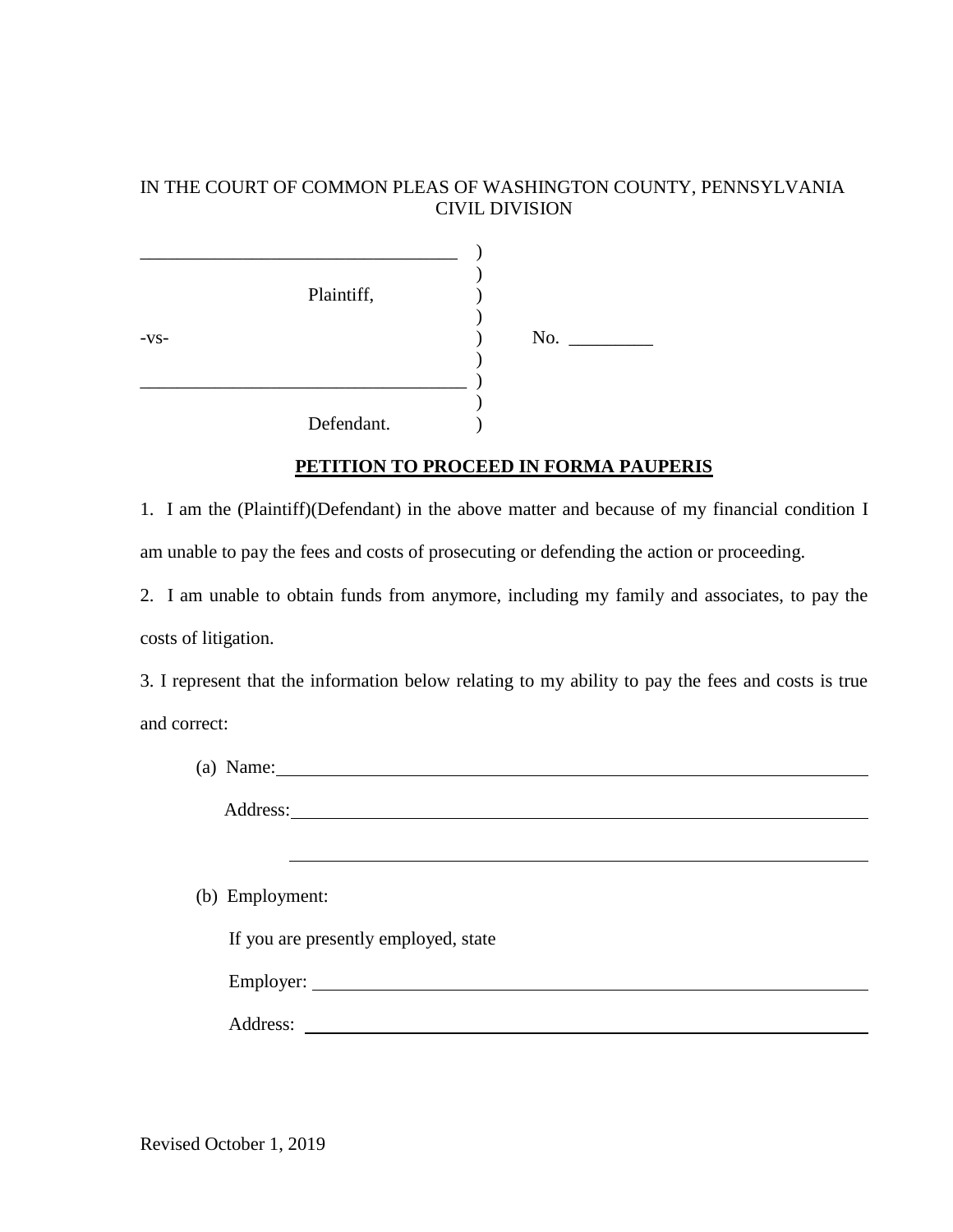|     | Type of work:                                                                    |  |
|-----|----------------------------------------------------------------------------------|--|
|     | If you are presently unemployed, state:                                          |  |
|     |                                                                                  |  |
|     |                                                                                  |  |
|     | Type of work:                                                                    |  |
| (c) | Other income within the past twelve months:                                      |  |
|     | Business or profession:                                                          |  |
|     |                                                                                  |  |
|     | Interest:                                                                        |  |
|     |                                                                                  |  |
|     |                                                                                  |  |
|     |                                                                                  |  |
|     |                                                                                  |  |
|     |                                                                                  |  |
|     | Unemployment Compensation and supplemental benefits: ___________________________ |  |
|     |                                                                                  |  |
|     |                                                                                  |  |
|     |                                                                                  |  |
|     | Other:                                                                           |  |
| (d) | Other contributions to household support:                                        |  |
|     |                                                                                  |  |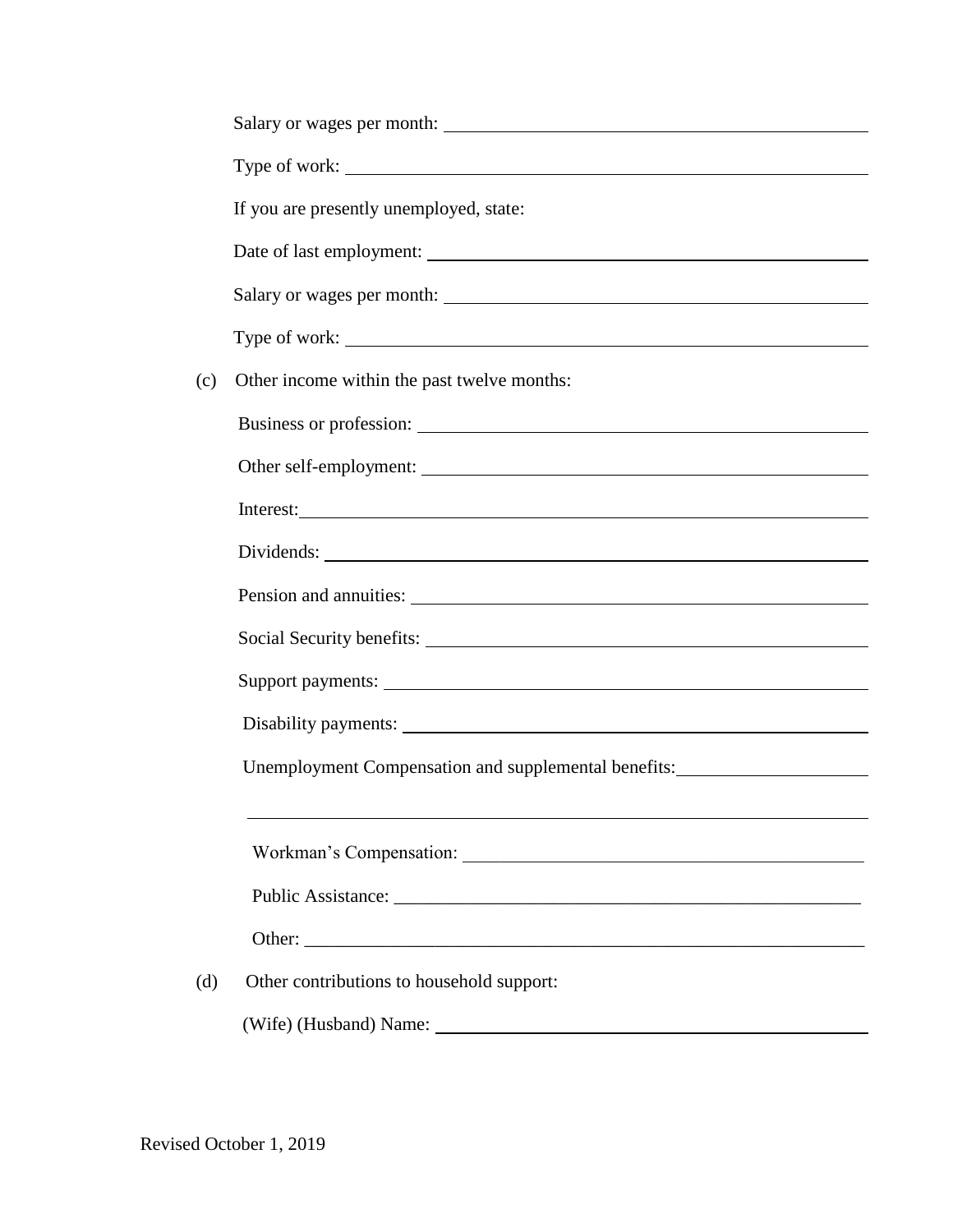|     | If your (wife)(husband) is employed, state: |
|-----|---------------------------------------------|
|     |                                             |
|     |                                             |
|     | Type of work:                               |
|     |                                             |
|     |                                             |
|     |                                             |
| (e) | Property owned:                             |
|     |                                             |
|     |                                             |
|     |                                             |
|     |                                             |
|     |                                             |
|     |                                             |
|     |                                             |
|     | Stocks, bonds:                              |
|     | Other:                                      |
|     |                                             |
| (f) | Debts and obligations:                      |
|     |                                             |
|     | Rent:                                       |
|     | Loans: $\qquad \qquad$                      |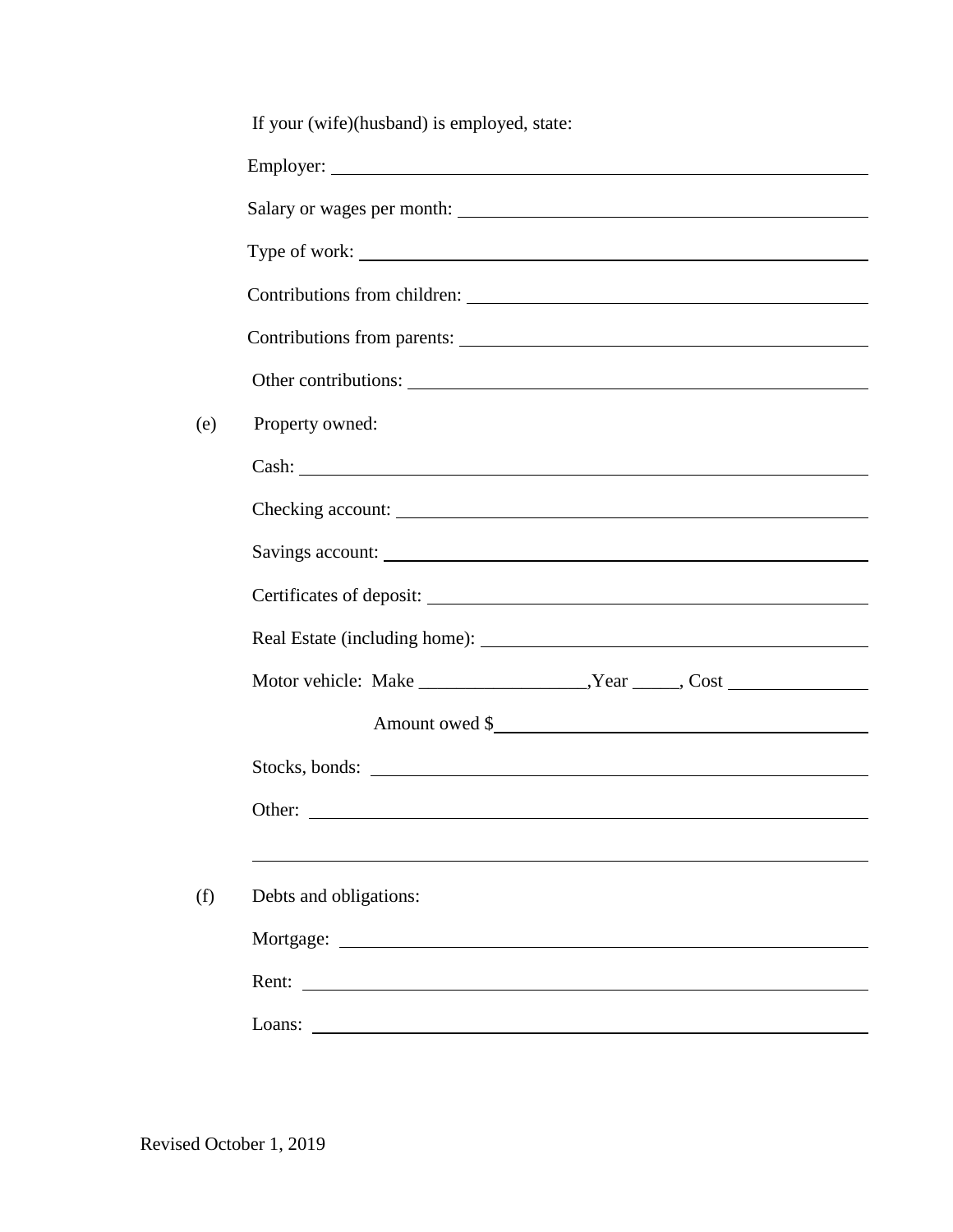| Persons dependent upon you for support:                                                               |              |
|-------------------------------------------------------------------------------------------------------|--------------|
|                                                                                                       |              |
| Children, if any:                                                                                     |              |
|                                                                                                       | $\angle$ Age |
|                                                                                                       | Age          |
| Example 2012 and 2012 and 2012 and 2012 and 2012 and 2012 and 2012 and 2012 and 2012 and 2012 and 201 |              |
| Other persons:                                                                                        |              |
| Name:                                                                                                 |              |

4. I understand that I have a continuing obligation to inform the court of improvement in my financial circumstances which would permit me to pay the costs incurred herein.

| 5. I verify that the statements made in this affidavit are true and correct. I understand that false |
|------------------------------------------------------------------------------------------------------|
| statements herein are made subject to the penalties of 18 Pa.C.S. §4904, relating to unsworn         |
| falsification to authorities.                                                                        |

Date: \_\_\_\_\_\_\_\_\_\_\_\_\_\_\_\_\_\_\_\_\_\_\_\_\_

Petitioner